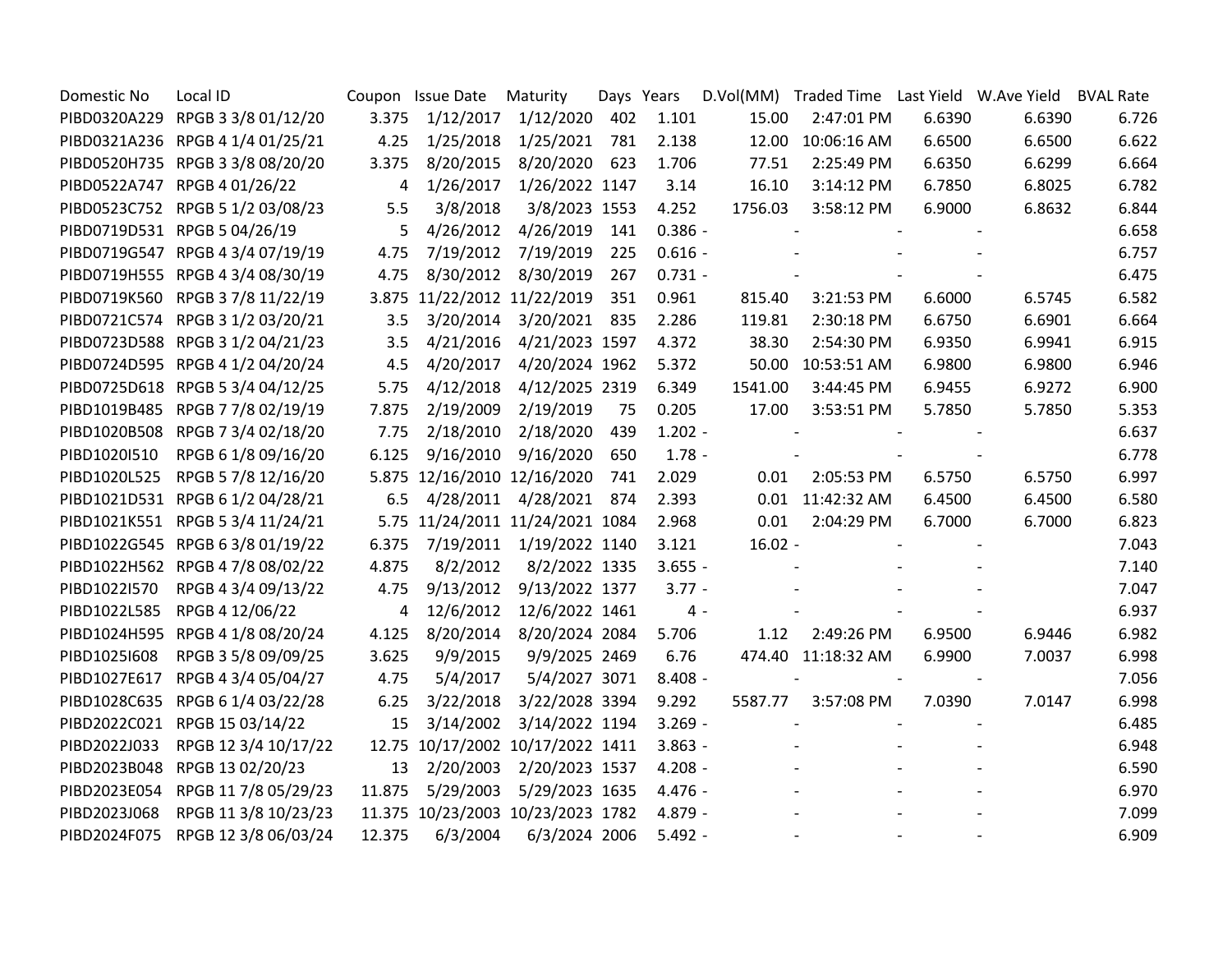| Domestic No  | Local ID                          |        | Coupon Issue Date                       | Maturity                          | Days Years |           |        | D.Vol(MM) Traded Time Last Yield W.Ave Yield |        |        | <b>BVAL Rate</b> |
|--------------|-----------------------------------|--------|-----------------------------------------|-----------------------------------|------------|-----------|--------|----------------------------------------------|--------|--------|------------------|
|              | PIBD2024H086 RPGB 12 7/8 08/05/24 | 12.875 | 8/5/2004                                | 8/5/2024 2069                     |            | $5.665 -$ |        |                                              |        |        | 7.021            |
|              | PIBD2024K091 RPGB 13 3/4 11/11/24 |        | 13.75 11/11/2004 11/11/2024 2167        |                                   |            | $5.933 -$ |        |                                              |        |        | 7.020            |
|              | PIBD2025D103 RPGB 12 1/8 04/14/25 | 12.125 | 4/14/2005                               | 4/14/2025 2321                    |            | $6.355 -$ |        |                                              |        |        | 6.984            |
| PIBD2025J116 | RPGB 12 1/8 10/20/25              |        | 12.125 10/20/2005 10/20/2025 2510       |                                   |            | $6.872 -$ |        |                                              |        |        | 6.989            |
|              | PIBD2026A122 RPGB 10 1/4 01/19/26 | 10.25  | 1/19/2006                               | 1/19/2026 2601                    |            | $7.121 -$ |        |                                              |        |        | 6.999            |
| PIBD2026L139 | RPGB 8 12/07/26                   | 8      | 12/7/2006                               | 12/7/2026 2923                    |            | $8.003 -$ |        |                                              |        |        | 6.973            |
| PIBD2027I140 | RPGB 8 5/8 09/06/27               | 8.625  | 9/6/2007                                | 9/6/2027 3196                     |            | $8.75 -$  |        |                                              |        |        | 6.997            |
| PIBD2028L151 | RPGB 9 1/2 12/04/28               | 9.5    | 12/4/2008                               | 12/4/2028 3651                    |            | $9.996 -$ |        |                                              |        |        | 7.000            |
|              | PIBD2030E166 RPGB 8 3/4 05/27/30  | 8.75   | 5/27/2010                               | 5/27/2030 4190 11.472 -           |            |           |        |                                              |        |        | 7.024            |
|              | PIBD2031G171 RPGB 8 07/19/31      | 8      |                                         | 7/19/2011 7/19/2031 4608 12.616   |            |           | 398.84 | 3:36:06 PM                                   | 7.0500 | 7.0486 | 6.995            |
|              | PIBD2032B183 RPGB 5 7/8 02/02/32  | 5.875  | 2/2/2012                                | 2/2/2032 4806 13.158 -            |            |           |        |                                              |        |        | 7.069            |
| PIBD2032I195 | RPGB 5 3/4 09/27/32               | 5.75   | 9/27/2012                               | 9/27/2032 5044                    |            | $13.81 -$ |        |                                              |        |        | 7.152            |
|              | PIBD2033C206 RPGB 3 5/8 03/21/33  | 3.625  | 3/21/2013                               | 3/21/2033 5219 14.289 -           |            |           |        |                                              |        |        | 7.255            |
| PIBD2037E214 | RPGB 5 1/4 05/18/37               | 5.25   | 5/18/2017                               | 5/18/2037 6738 18.448 -           |            |           |        |                                              |        |        | 8.036            |
|              | PIBD2038B224 RPGB 6 1/2 02/22/38  | 6.5    | 2/22/2018                               | 2/22/2038 7018 19.214 -           |            |           |        |                                              |        |        | 7.478            |
|              | PIBD2525K015 RPGB 18 1/4 11/29/25 |        | 18.25 11/29/2000 11/29/2025 2550        |                                   |            | $6.982 -$ |        |                                              |        |        | 6.997            |
|              | PIBD2530G029 RPGB 12 1/2 07/28/30 | 12.5   | 7/28/2005                               | 7/28/2030 4252 11.641 -           |            |           |        |                                              |        |        | 7.133            |
|              | PIBD2531A032 RPGB 11 1/4 01/26/31 | 11.25  | 1/26/2006                               | 1/26/2031 4434                    |            | $12.14 -$ |        |                                              |        |        | 7.025            |
| PIBD2531J042 | RPGB 9 3/8 10/05/31               | 9.375  | 10/5/2006                               | 10/5/2031 4686                    |            | $12.83 -$ |        |                                              |        |        | 7.020            |
| PIBD2532K057 | RPGB 8 1/2 11/29/32               |        | 8.5 11/29/2007 11/29/2032 5107 13.982 - |                                   |            |           |        |                                              |        |        | 7.161            |
|              | PIBD2534K062 RPGB 9 1/4 11/05/34  | 9.25   | 11/5/2009                               | 11/5/2034 5813 15.915 -           |            |           |        |                                              |        |        | 7.309            |
| PIBD2535I071 | RPGB 8 09/30/35                   | 8      | 9/30/2010                               | 9/30/2035 6142 16.816             |            |           |        | 5.14 11:24:26 AM                             | 7.2500 | 7.2500 | 7.354            |
| PIBD2535L086 | RPGB 8 1/8 12/16/35               |        | 8.125 12/16/2010 12/16/2035 6219 17.027 |                                   |            |           | 52.46  | 2:48:45 PM                                   | 7.4000 | 7.8429 | 7.336            |
| PIBD2536I097 | RPGB 7 5/8 09/29/36               | 7.625  | 9/29/2011                               | 9/29/2036 6507 17.815 -           |            |           |        |                                              |        |        | 7.410            |
|              | PIBD2537H103 RPGB 5 3/4 08/16/37  | 5.75   |                                         | 8/16/2012 8/16/2037 6828 18.694 - |            |           |        |                                              |        |        | 7.454            |
| PIBD2540I116 | RPGB 4 5/8 09/09/40               | 4.625  | 9/9/2015                                | 9/9/2040 7948                     |            | $21.76 -$ |        |                                              |        |        | 7.565            |
| PIBL0618F072 | RPTB 0 12/12/18                   |        |                                         | 6/13/2018 12/12/2018              | 6          | $0.016 -$ |        |                                              |        |        | 5.206            |
| PIBL0618F081 | RPTB 0 12/19/18                   |        |                                         | 6/20/2018 12/19/2018              | 13         | 0.036     | 12.00  | 3:59:26 PM                                   | 5.3500 | 5.3500 | 5.254            |
| PIBL0618F090 | RPTB 0 12/26/18                   |        |                                         | 6/27/2018 12/26/2018              | 20         | $0.055 -$ |        |                                              |        |        | 5.320            |
| PIBL0618G106 | RPTB 0 01/02/19                   |        | 7/4/2018                                | 1/2/2019                          | 27         | $0.074 -$ |        |                                              |        |        | 5.429            |
| PIBL0618G115 | RPTB 0 01/09/19                   |        | 7/11/2018                               | 1/9/2019                          | 34         | 0.093     |        | 117.70 11:51:33 AM                           | 5.2500 | 5.2033 | 5.250            |
| PIBL0618G124 | RPTB 0 01/23/19                   |        | 7/25/2018                               | 1/23/2019                         | 48         | $0.131 -$ |        |                                              |        |        | 5.303            |
|              | PIBL0618H132 RPTB 0 02/06/19      |        | 8/8/2018                                | 2/6/2019                          | 62         | 0.17      |        | 52.52 3:59:25 PM                             | 5.4000 | 5.0700 | 5.166            |
|              |                                   |        |                                         |                                   |            |           |        |                                              |        |        |                  |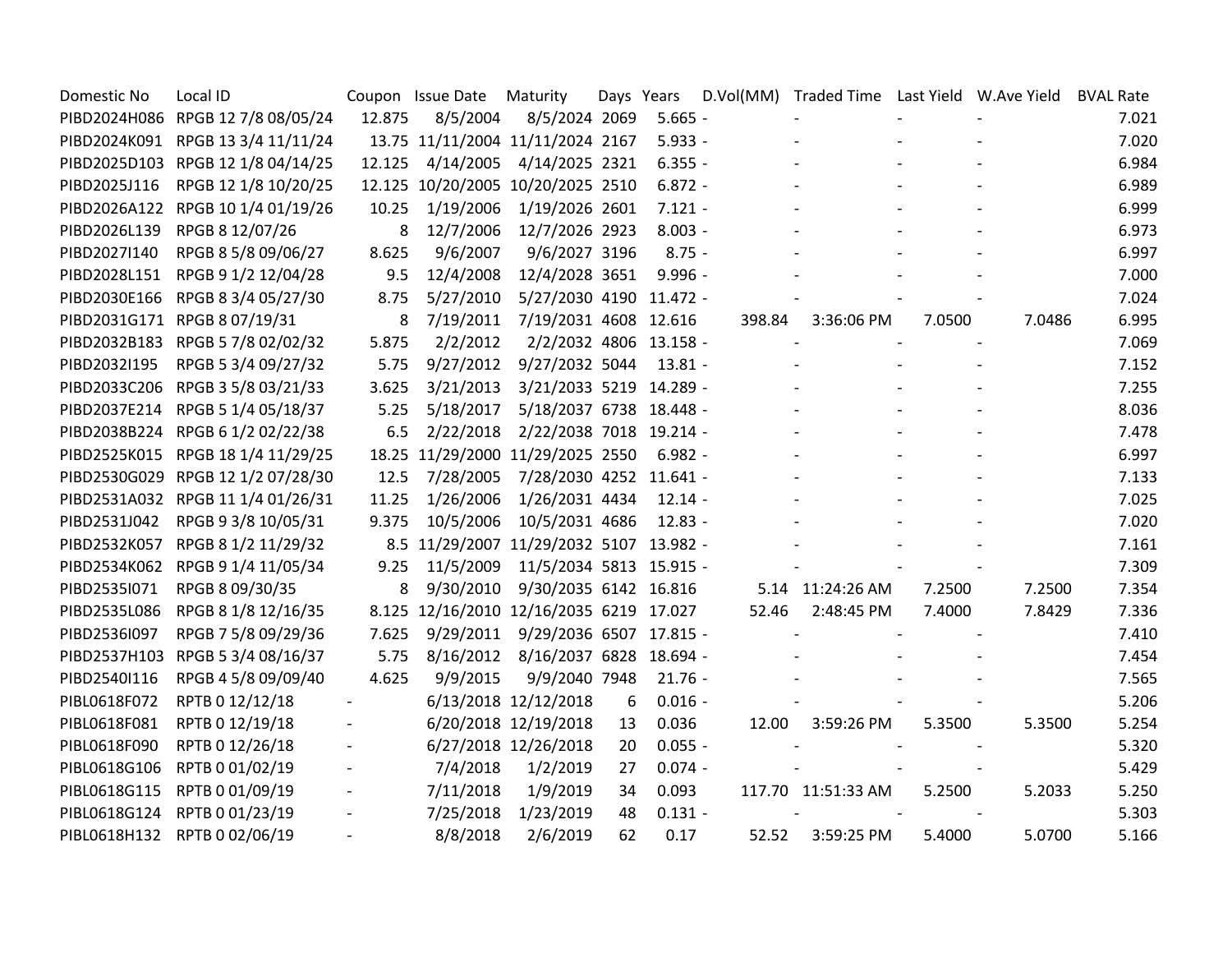| Domestic No  | Local ID        | Coupon | <b>Issue Date</b> | Maturity  | Days Years |           |        | D.Vol(MM) Traded Time Last Yield W.Ave Yield |        |        | <b>BVAL Rate</b> |
|--------------|-----------------|--------|-------------------|-----------|------------|-----------|--------|----------------------------------------------|--------|--------|------------------|
| PIBL0618H141 | RPTB 0 02/20/19 |        | 8/22/2018         | 2/20/2019 | 76         | $0.208 -$ |        |                                              |        |        | 5.366            |
| PIBL0618H150 | RPTB 0 02/27/19 |        | 8/29/2018         | 2/27/2019 | 83         | 0.227     | 177.78 | 3:32:57 PM                                   | 5.4350 | 5.4751 | 5.479            |
| PIBL0618I168 | RPTB 0 03/06/19 |        | 9/5/2018          | 3/6/2019  | 90         | 0.246     | 328.54 | 3:52:04 PM                                   | 5.4400 | 5.4191 | 5.435            |
| PIBL0618I177 | RPTB 0 03/20/19 |        | 9/19/2018         | 3/20/2019 | 104        | 0.285     | 237.50 | 3:26:13 PM                                   | 5.8000 | 5.8000 | 5.800            |
| PIBL0618J185 | RPTB 0 04/03/19 |        | 10/3/2018         | 4/3/2019  | 118        | $0.323 -$ |        |                                              |        |        | 5.900            |
| PIBL0618J194 | RPTB 0 04/10/19 |        | 10/10/2018        | 4/10/2019 | 125        | $0.342 -$ |        |                                              |        |        | 5.875            |
| PIBL0618J201 | RPTB 0 04/30/19 |        | 10/31/2018        | 4/30/2019 | 145        | 0.397     | 0.30   | 2:27:56 PM                                   | 6.1200 | 6.1200 | 6.273            |
| PIBL0618K218 | RPTB 0 05/08/19 |        | 11/7/2018         | 5/8/2019  | 153        | 0.419     | 163.31 | 9:58:18 AM                                   | 6.2600 | 6.2600 | 6.144            |
| PIBL1218A011 | RPTB 0 01/16/19 |        | 1/17/2018         | 1/16/2019 | 41         | 0.112     | 4.06   | 10:56:40 AM                                  | 5.4500 | 5.4500 | 4.891            |
| PIBL1218A020 | RPTB 0 01/30/19 |        | 1/31/2018         | 1/30/2019 | 55         | 0.151     | 134.66 | 3:24:57 PM                                   | 5.2250 | 5.2259 | 5.275            |
| PIBL1218B038 | RPTB 0 02/13/19 |        | 2/14/2018         | 2/13/2019 | 69         | 0.189     |        | 3.40 11:52:14 AM                             | 5.4000 | 5.4000 | 5.284            |
| PIBL1218C056 | RPTB 0 03/13/19 |        | 3/14/2018         | 3/13/2019 | 97         | $0.266 -$ |        |                                              |        |        | 5.642            |
| PIBL1218C064 | RPTB 0 03/27/19 |        | 3/28/2018         | 3/27/2019 | 111        | $0.304 -$ |        |                                              |        |        | 5.710            |
| PIBL1218D090 | RPTB 0 04/17/19 |        | 4/18/2018         | 4/17/2019 | 132        | $0.361 -$ |        |                                              |        |        | 5.985            |
| PIBL1218D107 | RPTB 0 04/24/19 |        | 4/25/2018         | 4/24/2019 | 139        | $0.381 -$ |        |                                              |        |        | 6.172            |
| PIBL1218E132 | RPTB 0 05/15/19 |        | 5/16/2018         | 5/15/2019 | 160        | 0.438     | 31.34  | 2:07:42 PM                                   | 6.3250 | 6.3250 | 6.267            |
| PIBL1218E142 | RPTB 0 05/22/19 |        | 5/23/2018         | 5/22/2019 | 167        | 0.457     | 162.45 | 3:10:59 PM                                   | 6.2800 | 6.3700 | 6.312            |
| PIBL1218E151 | RPTB 0 05/29/19 |        | 5/30/2018         | 5/29/2019 | 174        | 0.476     | 100.84 | 3:33:39 PM                                   | 6.3750 | 6.4103 | 6.351            |
| PIBL1218F169 | RPTB 0 06/05/19 |        | 6/6/2018          | 6/5/2019  | 181        | 0.496     | 65.97  | 3:56:29 PM                                   | 6.3100 | 6.3162 | 6.371            |
| PIBL1218F178 | RPTB 0 06/11/19 |        | 6/13/2018         | 6/11/2019 | 187        | 0.512     | 21.05  | 3:39:51 PM                                   | 6.4000 | 6.3874 | 6.356            |
| PIBL1218F188 | RPTB 0 06/19/19 |        | 6/20/2018         | 6/19/2019 | 195        | 0.534     |        | 1.41 11:51:28 AM                             | 6.3750 | 6.3750 | 6.330            |
| PIBL1218F196 | RPTB 0 06/26/19 |        | 6/27/2018         | 6/26/2019 | 202        | $0.553 -$ |        |                                              |        |        | 6.279            |
| PIBL1218G202 | RPTB 0 07/03/19 |        | 7/4/2018          | 7/3/2019  | 209        | 0.572     |        | 5.00 10:07:23 AM                             | 6.4500 | 6.4500 | 6.306            |
| PIBL1218G211 | RPTB 0 07/10/19 |        | 7/11/2018         | 7/10/2019 | 216        | 0.591     | 16.00  | 10:09:20 AM                                  | 6.4500 | 6.4500 | 6.368            |
| PIBL1218G220 | RPTB 0 07/17/19 |        | 7/18/2018         | 7/17/2019 | 223        | 0.611     | 19.34  | 10:12:00 AM                                  | 6.3750 | 6.3750 | 6.368            |
| PIBL1218G239 | RPTB 0 07/24/19 |        | 7/25/2018         | 7/24/2019 | 230        | 0.63      | 3.30   | 2:27:22 PM                                   | 6.3750 | 6.3750 | 6.368            |
| PIBL1218H249 | RPTB 0 07/31/19 |        | 8/1/2018          | 7/31/2019 | 237        | 0.649     | 14.42  | 3:00:10 PM                                   | 6.3500 | 6.2786 | 6.437            |
| PIBL1218H256 | RPTB 0 08/07/19 |        | 8/8/2018          | 8/7/2019  | 244        | $0.668 -$ |        |                                              |        |        | 6.427            |
| PIBL1218H265 | RPTB 0 08/14/19 |        | 8/15/2018         | 8/14/2019 | 251        | $0.687 -$ |        |                                              |        |        | 6.427            |
| PIBL1218H274 | RPTB 0 08/20/19 |        | 8/22/2018         | 8/20/2019 | 257        | 0.704     |        | 0.10 9:31:19 AM                              | 6.4500 | 6.4500 | 6.444            |
| PIBL1218H283 | RPTB 0 08/28/19 |        | 8/29/2018         | 8/28/2019 | 265        | $0.726 -$ |        |                                              |        |        | 6.500            |
| PIBL1218I291 | RPTB 0 09/04/19 |        | 9/5/2018          | 9/4/2019  | 272        | 0.745     | 60.00  | 3:52:42 PM                                   | 6.3300 | 6.3300 | 6.305            |
| PIBL1218I308 | RPTB 0 09/11/19 |        | 9/12/2018         | 9/11/2019 | 279        | $0.764 -$ |        |                                              |        |        | 6.477            |